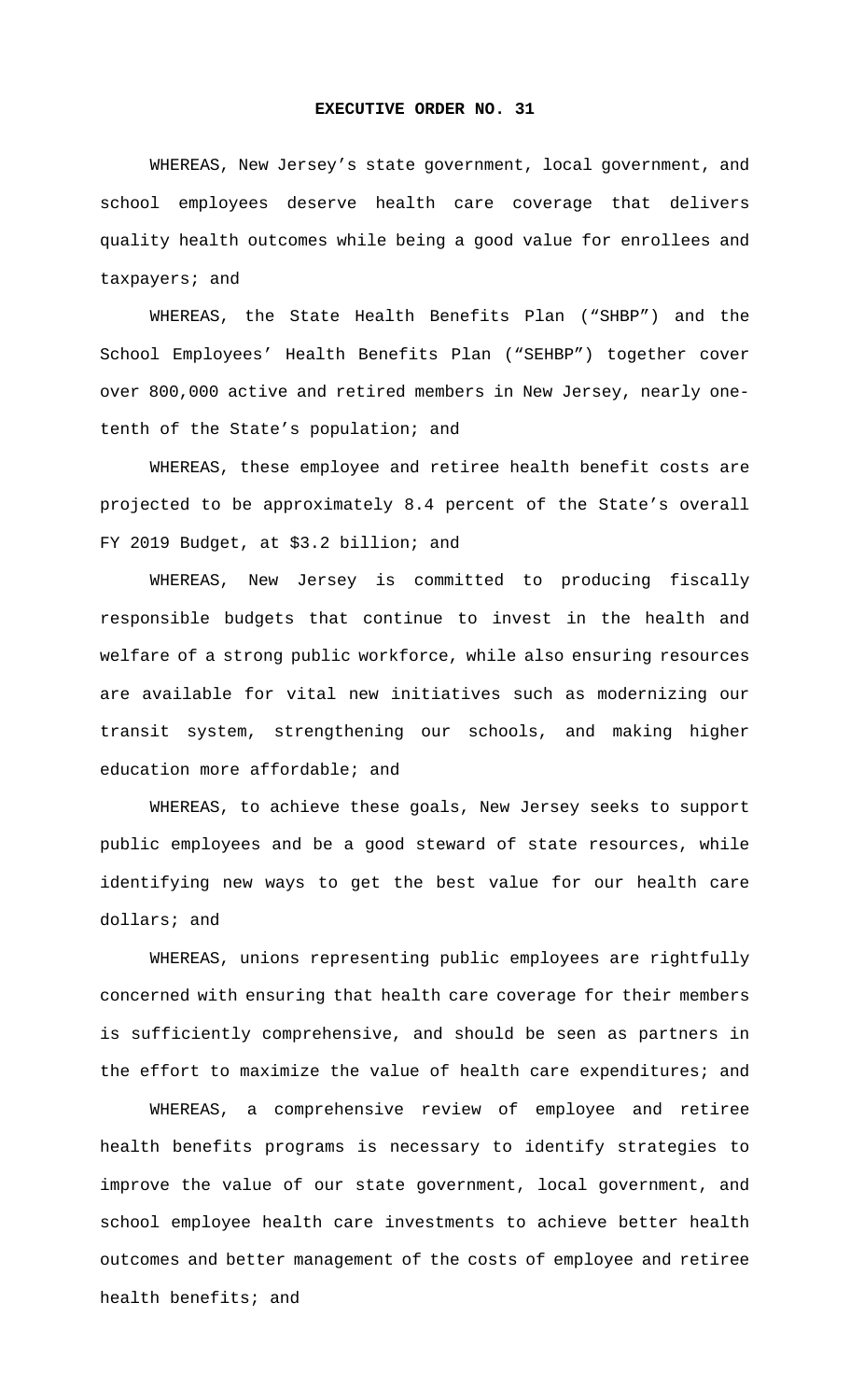WHEREAS, such a review should be conducted by State officials and stakeholders who represent a variety of perspectives and who have the expertise to develop innovative solutions; and

WHEREAS, this review will provide the State Health Benefits Commission ("SHBC") and the School Employees' Health Benefits Commission ("SEHBC") Plan Design Committees with opportunities for the State to be a leader in the broader effort to design, purchase, and deliver health care services more efficiently and effectively;

 NOW, THEREFORE, I, PHILIP D. MURPHY, Governor of the State of New Jersey, by virtue of the authority vested in me by the Constitution and by the Statutes of this State, do hereby ORDER and DIRECT:

1. There is hereby created the State Health Benefits Quality and Value Task Force (the "Task Force") that will evaluate the employee and retiree health benefits systems and make recommendations to provide quality and value in the State's health benefits in a cost-effective manner.

2. The Task Force shall be composed of at least 16 members, including the State Treasurer or a designee, serving ex officio; the Commissioner of Banking and Insurance or a designee, serving ex officio; the State Comptroller or a designee, serving ex officio; the Commissioner of Human Services or a designee, serving ex officio; and 12 public members, who shall be appointed by the Governor and shall serve at his or her pleasure, as follows: four individuals who have experience, knowledge or expertise in the areas of health policy and/or procurements; six representatives from six different employee organizations; one representative from the New Jersey League of Municipalities; and one representative from the New Jersey School Boards Association. The Governor shall select a chairperson from among the members of the Task Force.

2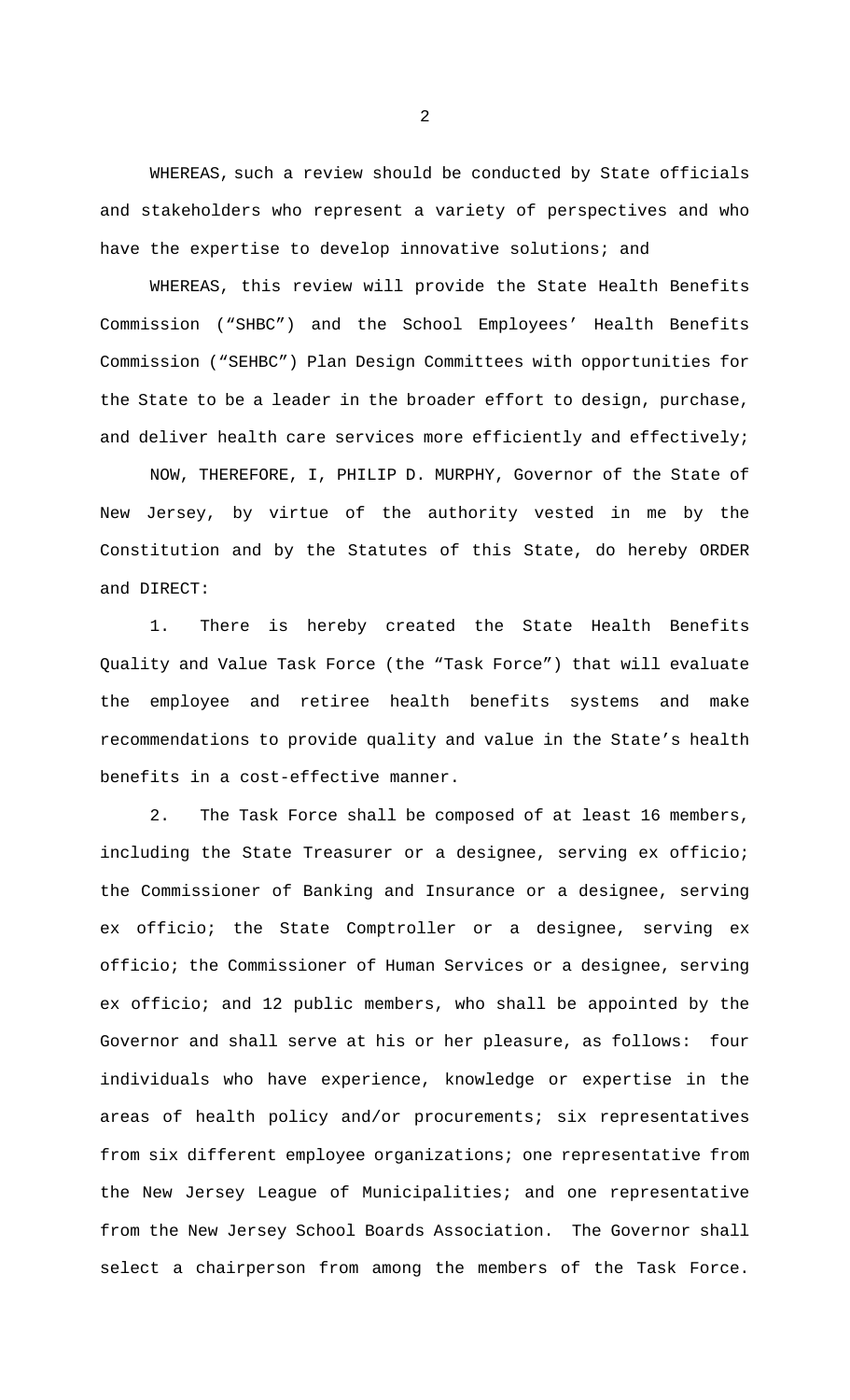All public members of the Task Force shall serve without compensation.

3. The Governor may, as determined to be appropriate, appoint additional members to the Task Force, who shall serve at the pleasure of the Governor.

4. The Task Force shall organize as soon as practicable after the appointment of its members, and shall convene as often as practicable and as requested by the Governor or chairperson.

5. The Task Force is authorized to call upon any department, office, division or agency of this State to supply it with data and any other information or assistance available to such agency as the Task Force deems necessary to discharge its duties under this Order. Each department, office, division or agency of this State is hereby required, to the extent not inconsistent with law, to cooperate fully with the Task Force within the limits of its statutory authority and to furnish it with such assistance on as timely a basis as is necessary to accomplish the purposes of this Order. The Task Force may consult with experts or other knowledgeable individuals in the public or private sector on any aspect of its mission.

6. The Department of the Treasury shall provide staffing for the Task Force to the extent permitted by law and within existing appropriations.

7. The objectives of the Task Force shall include, but not be limited to, the following:

a. Examining the current and future costs of employee and retiree health benefits to State and local government workers and to the State and local governments;

b. Identifying opportunities for short-term improvements, including best practices in health management,

3